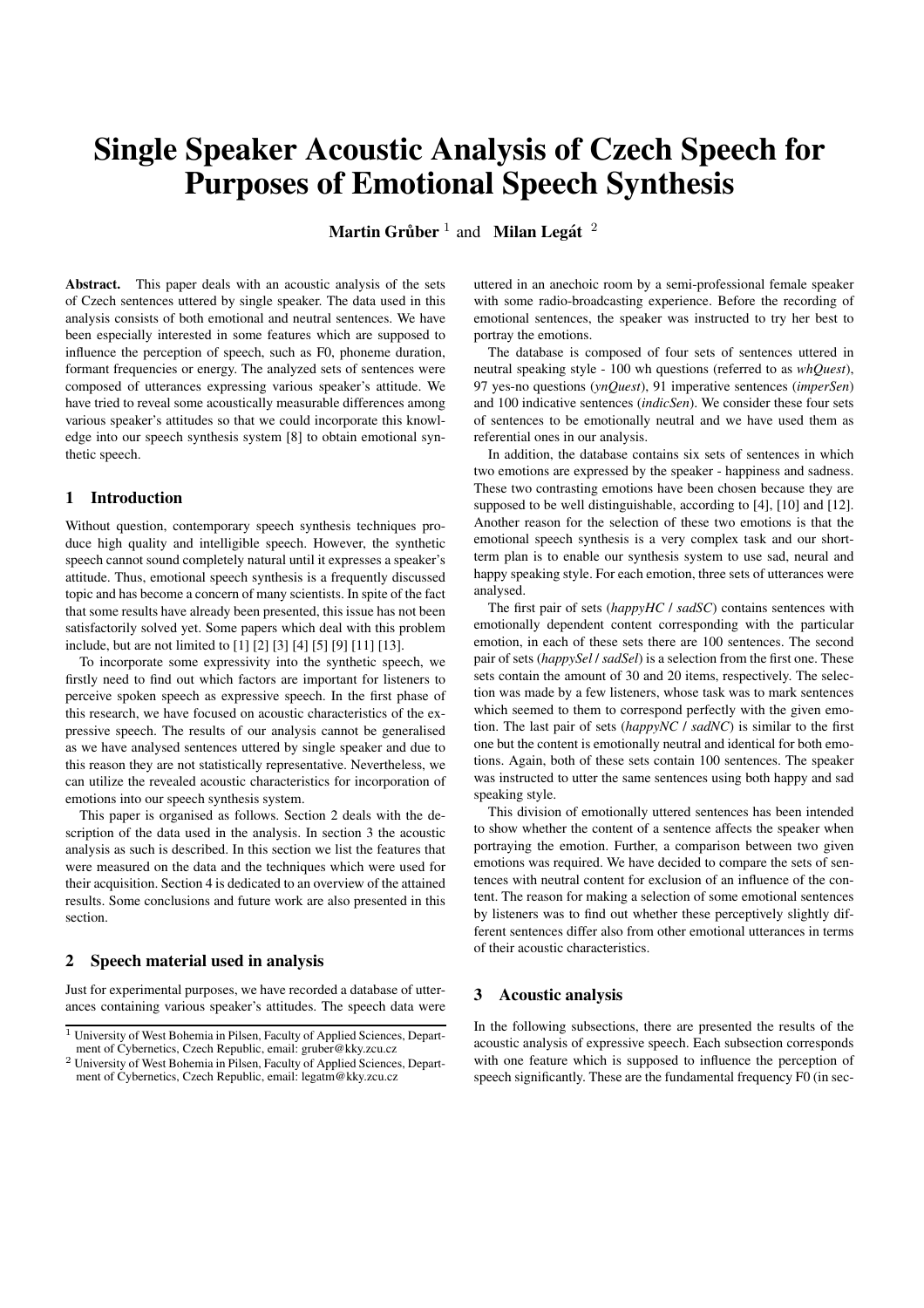tion 3.1), duration of phonemes (in section 3.2), values of the formant frequencies F1, F2 and F3 (in section 3.3) and values of the RMS energy (in section 3.4).

The part of the database containing emotional utterances was recorded at another time and with slightly different settings of recording equipment (assembling/disassembling of the recording devices because of sharing the anechoic room with other projects) than the part containing questions, indicative and imperative sentences. This is due to the fact that emotional utterances were recorded only for experimental reasons whereas the other sentences were selected from the huge speech corpus which was recorded in neutral speaking style and which is currently used by our speech synthesizer. Unfortunately, the different settings of recording equipment resulted in a slight difference in the intensity level of these two sets of utterances. Because of this fact, we have not performed the analysis of RMS energies of these two groups of sentences.

### **3.1 F0 analysis**

To determine F0 contours, we took advantage of having corresponding glottal signals recorded along with speech signals. We have used Robust Multi-Phase Pitch-Mark Detection Algorithm [7] for marking of pitch pulses in speech and derived the F0 contour from this sequence. First, we obtained local F0 estimates calculated as median of inverse values of distances between four consecutive pitch marks. Then, the sequence of these local F0 estimates was smoothed by median filter of order 3 (see Fig.1).

**Table 1.** Mean values and standard deviations of the F0.

| set of sentences | mean value [Hz] | standard deviation [Hz] |  |  |
|------------------|-----------------|-------------------------|--|--|
| sadSC            | 184.82          | 28.55                   |  |  |
| sadSel           | 181.27          | 28.31                   |  |  |
| sadNC            | 181.32          | 29.01                   |  |  |
| happyHC          | 202.40          | 44.73                   |  |  |
| happySel         | 209.57          | 49.34                   |  |  |
| happyNC          | 203.62          | 46.28                   |  |  |
| indicSen         | 193.76          | 36.63                   |  |  |
| whOuest          | 188.96          | 43.67                   |  |  |
| ynOuest          | 197.72          | 32.94                   |  |  |
| imperSen         | 198.78          | 39.15                   |  |  |

The results summarized in Tab. 1 show that all the sentences representing happiness have higher F0 than the sentences representing sadness. The F0 mean value of the neutral utterances is in the middle of the values for two emotional sets.

A major difference between *happySel* and the other sets for happiness could be also noticed. It could suggest, that the listeners' selection may express the given emotion more than the sets containing all sentences. However, the same conclusion cannot be drawn for the sentences representing sadness.

Some differences were also found among the sets expressing various speaker's attitude, i.e. *indicSen*, *whQuest* and *ynQuest*. Note that these sets of sentences were all uttered in a neutral speaking style.

In Fig. 1, there is shown the F0 contour for a neutral sentence and for sentences representing sad and happy emotion. All three sentences have the same content - "A *připíjí vínem"* [a pQ\ipi:ji: vi:nem] - according to the Czech version of SAMPA phonetic alphabet. The difference in mean values and variances of F0 is visible as is the different duration of the whole sentence, as described in 3.2.



**Figure 1.** F0 contour of neutral sentence and sentences expressing emotions (selected from *sadNC* and *happyNC* sets).

## **3.2 Duration analysis**

For the determination of durations of phonemes, an automatic segmentation technique using HTK Tools improved by a statistic approach [6] was utilized. To calculate the duration of a phoneme, the time of its end and its beginning were simply subtracted. The results of this analysis are shown in Tab. 2.

**Table 2.** Mean values and standard deviations of the phonemes duration.

| set of sentences | mean value [ms] | standard deviation [ms] |  |  |
|------------------|-----------------|-------------------------|--|--|
| sadSC            | 96.5            | 60.3                    |  |  |
| sadSel           | 98.7            | 63.6                    |  |  |
| sadNC            | 97.6            | 62.0                    |  |  |
| happyHC          | 91.6            | 48.6                    |  |  |
| happySel         | 92.7            | 50.8                    |  |  |
| happyNC          | 85.5            | 43.2                    |  |  |
| indicSen         | 84.2            | 47.1                    |  |  |
| whQuest          | 77.0            | 47.7                    |  |  |
| ynOuest          | 79.4            | 44.9                    |  |  |
| imperSen         | 81.3            | 44.6                    |  |  |

The average duration of the phonemes appearing in neutral sentences is 84.2 ms. For sadness, the duration is longer, for *sadSC* set the mean value is 96.5 ms (by 15% above the neutral set). The differences among three sets with sentences expressing sadness are not statistically significant, according to the performed t-test.

For happiness, quite surprising results were obtained. The average duration for *happyHC* and *happySel* was about 92 ms, that is longer than the average duration in neutral sentences (by 9%), but the mean value in the *happyNC* set is almost at the same level as the mean value in the neutral one, no statistically significant difference was detected between these two sets. It suggests that the speaker was not able to portray the happy emotion in the sentences with neutral content, in terms of phone duration.

As mentioned above, the listeners' selections have almost the same average phonemes duration as the sets containing all emotional sentences with emotionally dependent content. The average phone durations for sentences expressing various speaker's attitudes were also different. The mean value for *whQuest* set was the lowest across all the sets.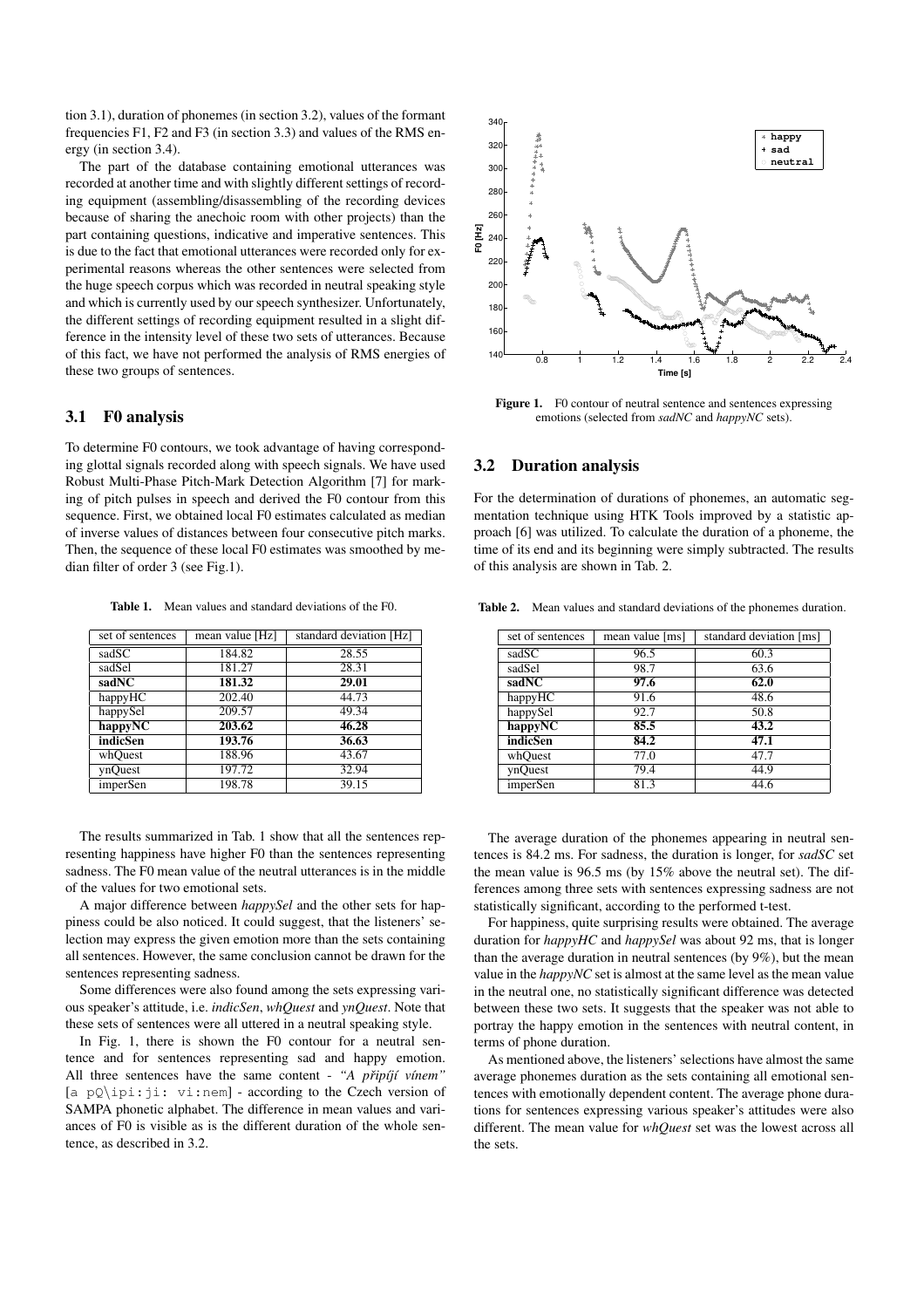# **3.3 Formant analysis**

To obtain formant frequency estimates, we used Speech Filing System $^3.$  We employed the <code>formanal</code> program which is referred to as currently the best one in SFS to perform fixed-frame formant analysis. This program was originally implemented in the Entropic Signal Processing System and it is used under licence from Microsoft. The formant estimates which are presented in Tab. 3 come from the middle parts of vowels which were found by cutting the initial and the final quarter of the vowel length.

**Table 3.** Mean values and standard deviations of the formant frequencies for Czech short vowels.

| a        | F1 [Hz]                  |     | $F2$ [Hz] |     | $F3$ [Hz] |     |
|----------|--------------------------|-----|-----------|-----|-----------|-----|
| sets     | mean                     | std | mean      | std | mean      | std |
| indicSen | 640                      | 124 | 1377      | 223 | 2623      | 380 |
| happyNC  | 695                      | 126 | 1405      | 270 | 2657      | 441 |
| sadNC    | 649                      | 140 | 1320      | 235 | 2598      | 375 |
| e        | F1                       |     | F2        |     | F3        |     |
| sets     | mean                     | std | mean      | std | mean      | std |
| indicSen | 487                      | 96  | 1859      | 352 | 2697      | 224 |
| happyNC  | 513                      | 116 | 1949      | 313 | 2754      | 209 |
| sadNC    | 492                      | 137 | 1803      | 350 | 2634      | 250 |
| i        | F1                       |     | F2        |     | F3        |     |
| sets     | mean                     | std | mean      | std | mean      | std |
| indicSen | 387                      | 61  | 2054      | 445 | 2739      | 167 |
| happyNC  | 371                      | 59  | 2180      | 355 | 2782      | 226 |
| sadNC    | 375                      | 77  | 1975      | 381 | 2657      | 214 |
| $\bf{0}$ | F1                       |     | F2        |     | F3        |     |
| sets     | mean                     | std | mean      | std | mean      | std |
| indicSen | 444                      | 57  | 1050      | 197 | 2719      | 222 |
| happyNC  | 443                      | 74  | 1026      | 211 | 2741      | 387 |
| sadNC    | 421                      | 74  | 1063      | 183 | 2683      | 275 |
| u        | $\overline{\mathrm{F1}}$ |     | F2        |     | F3        |     |
| sets     | mean                     | std | mean      | std | mean      | std |
| indicSen | 377                      | 109 | 985       | 267 | 2698      | 184 |
| happyNC  | 344                      | 76  | 933       | 257 | 2634      | 391 |
| sadNC    | 339                      | 71  | 969       | 280 | 2544      | 396 |



**Figure 2.** F1-F2 diagram for 5 Czech short vowels. A comparison of vocalic triangles for sentences uttered in neutral speaking style and happy and sad emotion (values measured for *happyNC* and *sadNC* sets).

<sup>3</sup> Speech Filing System – http://www.phon.ucl.ac.uk/resource/sfs

Regarding the analysis of formant frequencies, various differences were detected across all the sets in terms of various vowels. Results for *happyNC*, *sadNC* and *indicSen* (as a referential set) are shown in Tab. 3. Since tendencies of formant frequencies shifts are not clear from this table, the vocalic triangle is depicted in Fig. 2. It represents the distribution of Czech short vowels in the F1-F2 space for various speaker's attitudes. Unfortunately, the influence of different emotions on F3 is not visible from this figure.

It seems that the vocalic triangle is expanded for values measured in sentences portraying happiness, it means that low formant frequencies are lowered and high ones are increased, in comparison with neutral speech. This phenomenon applies to both F1 and F2. The formant frequencies obtained for sentences conveying sadness cause a counter-clockwise rotation of the vocalic triangle. Again, these results apply only to our speaker and further analysis of more speakers would be necessary to generalise this phenomenon.

There were detected also differences among the mean values for various sets representing the same emotion. The differences were not tested by any test in order to find out whether they are statistically significant or not, but it could be said that the emotions are well represented by sets *happyNC* and *sadNC*. The differences between particular emotions were greater than the differences among the sets representing the same emotion.

Regarding the neutral sets of our database, no considerable differences were found.

## **3.4 RMS analysis**

 $RMS<sup>4</sup>$  energy is a value that characterizes the intensity of a speech signal. Using this feature, the differences of intensity level in different sets of sentences can be measured. For this analysis, we had to divide our speech material into two parts and analyze them separately. One group contains the emotional sentences and the other one contains the neutral sentences. This separation was necessary due to slightly different settings of technical equipment for recording, as explained in the second paragraph of the section 3.

For the calculation of the RMS energy (1) of a sentence, initial and final pauses were cut off.

$$
RMS = \sqrt{\frac{\sum_{i=1}^{n} s(i)^2}{n}},
$$
\n(1)

where  $s(i)$  is  $i - th$  sample of the signal and n is the length of the signal.

The results obtained for the emotional part of the corpus are shown in Tab. 4. It is obvious that there is a difference between given emotions. The RMS energy of the sentences portraying happiness is higher than for the sentences portraying sadness. It means that the happy sentences are spoken louder. The difference is statistically significant which was proved by t-test. On the other hand, the differences between sets representing the same emotion are not statistically significant, except the sets *happyNC* and *happyHC*. In this case, the p-value reached the value 0.0407, which means that these two sets can be regarded as equal in terms of the mean value of the RMS energy considering lower significance level, e.g.  $\alpha = 0.01$ .

The results for the neutral part of our database are presented in Tab. 5. Comparing *indicSen* vs. *whQuest* and *ynQuest* vs. *imperSen*,

 $\overline{4 \text{ RMS}}$  = Root Mean Square, also known as the quadratic mean; a statistical measure of the magnitude of a varying quantity. It is especially useful when variates are positive and negative, e.g. waves.